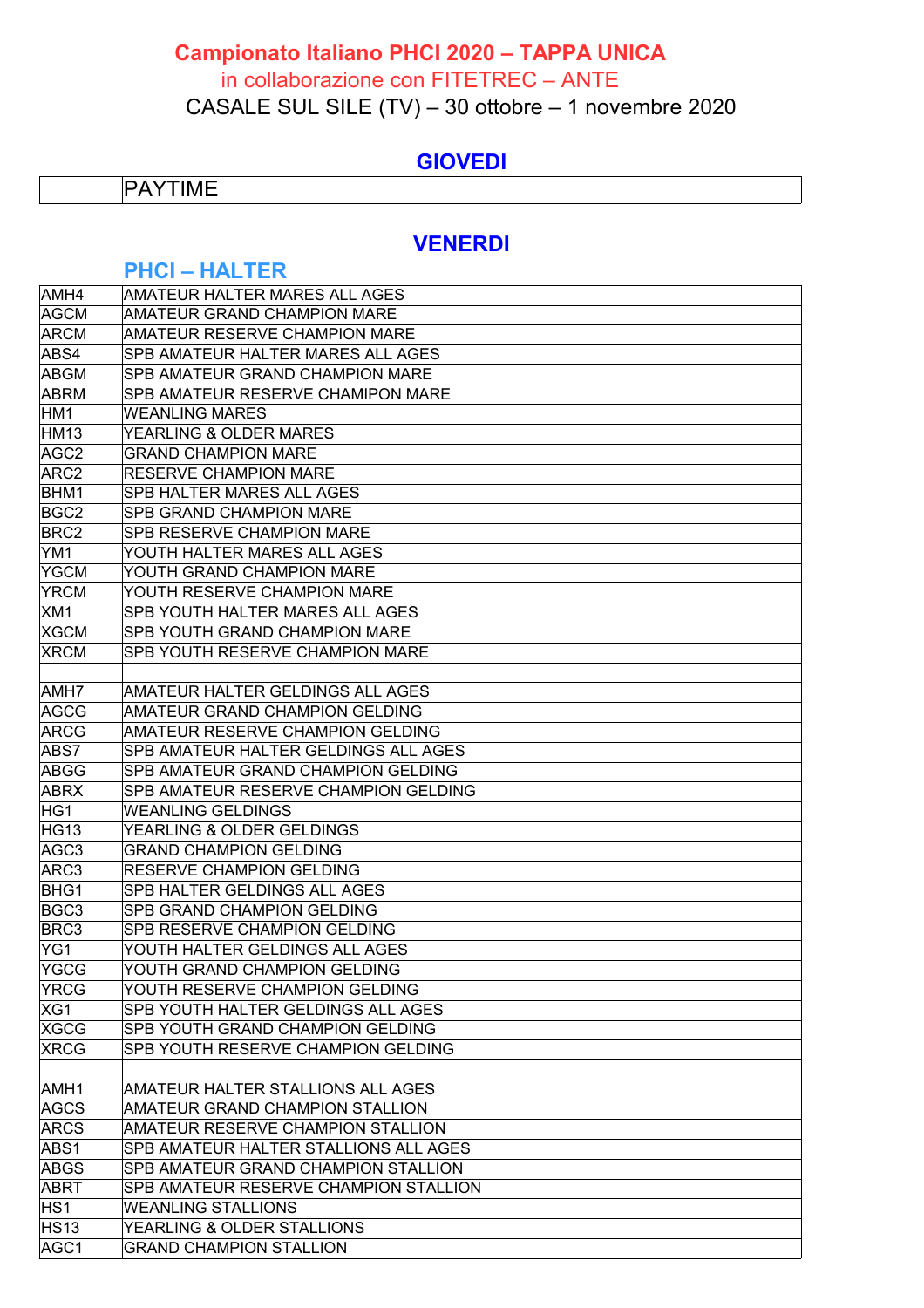| ARC1        | <b>RESERVE CHAMPION STALLION</b>                           |
|-------------|------------------------------------------------------------|
| <b>BHS1</b> | <b>SPB HALTER STALLIONS ALL AGES</b>                       |
| BGC1        | <b>SPB GRAND CHAMPION STALLION</b>                         |
| BRC1        | <b>SPB RESERVE CHAMPION STALLION</b>                       |
|             |                                                            |
| <b>OTCC</b> | COLOR CLASS ONE YEAR & OLDER & ALL SEXES                   |
| <b>ATCC</b> | AMATEUR COLOR CLASS ONE YEAR & OLDER & ALL SEXES           |
|             | FUTURITY HALTER WEANLING MARES (not approved)              |
|             | FUTURITY HALTER WEANLING STALLIONS/GELDINGS (not approved) |
|             | FUTURITY HALTER YEARLING MARES (not approved)              |
|             | FUTURITY HALTER YEARLING STALLIONS/GELDINGS (not approved) |

# **ANTE – SHOWMANSHIP**

| <b>OPEN (A2W-A3W)</b>                      |
|--------------------------------------------|
| <b>NOUTH E NOVICE YOUTH (A2W)</b>          |
| <b>AMATEUR E NOVICE AMATEUR (A2W)</b>      |
| <b>INOVICE RIDER YOUTH E AMATEUR (A1W)</b> |
| WALK & TROT (A1W)                          |

## **PHCI – SHOWMANSHIP**

|                  | AMATEUR SHOMANSHIP AT HALTER ALL AGES ALL PAINT REGISTRIES |
|------------------|------------------------------------------------------------|
| <b>ASH1</b>      | AMATEUR SHOMANSHIP AT HALTER ALL AGES                      |
| <b>ABSH</b>      | <b>ISPB AMATEUR SHOWMANSHIP AT HALTER ALL AGES</b>         |
|                  | YOUTH SHOWMANSHIP 18 & UNDER ALL PAINT REGISTRIES          |
| <b>YSH1</b>      | <b>IYOUTH SHOWMANSHIP 18 &amp; UNDER</b>                   |
| XSH <sub>1</sub> | <b>ISPB YOUTH SHOWMANSHIP 18 &amp; UNDER</b>               |
|                  | <b>PHCI NOVICE SHIOWMANSHIP (not approved)</b>             |

## **PHCI – LONGE LINE**

|                  | <b>YEARLING &amp; 2 YR OLD LONGE LINE ALL PAINT REGISTRIES</b>         |
|------------------|------------------------------------------------------------------------|
| LLN <sub>3</sub> | <b>IYEARLING &amp; 2 YR OLD LONGE LINE</b>                             |
| BLL3             | SPB YEARLING & 2 YR OLD LONGE LINE                                     |
|                  | <b>AMATEUR YEARLING &amp; 2 YR OLD LONGE LINE ALL PAINT REGISTRIES</b> |
| ALL <sub>1</sub> | AMATEUR YEARLING & 2 YR OLD LONGE LINE                                 |
| ABL <sub>2</sub> | <b>SPB AMATEUR YEARLING &amp; 2 YR OLD LONGE LINE</b>                  |
|                  | <b>FUTURITY PHCI LONGE LINE (not approved)</b>                         |

# PAUSA PRANZO

# **ANTE – RANCH RIDING**

| <b>IOPEN (A2W-A3W)</b>         |
|--------------------------------|
| YOUTH E NOVICE YOUTH (A2W)     |
| AMATEUR E NOVICE AMATEUR (A2W) |

# **PHCI – RANCH RIDING**

|             | <b>RANCH RIDING ALL AGES ALL PAINT REGISTRIES</b>  |
|-------------|----------------------------------------------------|
| <b>RHP1</b> | <b>RANCH RIDING ALL AGES</b>                       |
| <b>BRP1</b> | ISPB RANCH RIDING ALL AGES                         |
|             | AMATEUR RANCH RIDING ALL AGES ALL PAINT REGISTRIES |
| ARP1        | AMATEUR RANCH RIDING ALL AGES                      |
| <b>ABRP</b> | ISPB AMATEUR RANCH RIDING ALL AGES                 |
|             | YOUTH RANCH RIDING ALL AGES ALL PAINT REGISTRIES   |
| IYRP1       | YOUTH RANCH RIDING ALL AGES                        |
| XRP1        | ISPB YOUTH RANCH RIDING ALL AGES                   |
|             | <b>PHCI NOVICE RANCH RIDING (not approved)</b>     |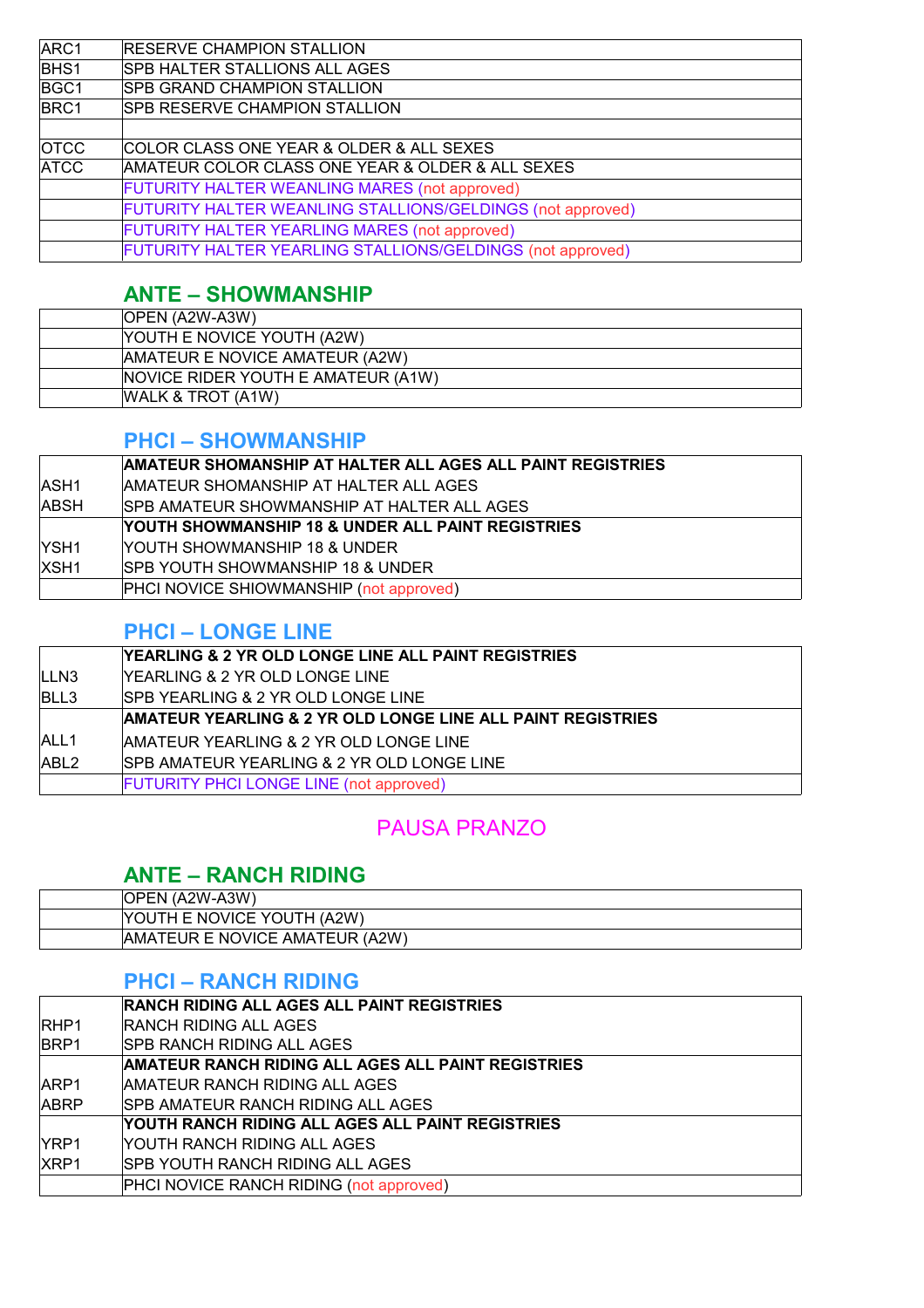# **ANTE – REINING**

| <b>OPEN (A2W-A3W)</b>          |
|--------------------------------|
| YOUTH E NOVICE YOUTH (A2W)     |
| AMATEUR E NOVICE AMATEUR (A2W) |

#### **PHCI – REINING**

|                 | <b>REINING ALL AGES ALL PAINT REGISTRIES</b>         |
|-----------------|------------------------------------------------------|
| <b>RNG1</b>     | <b>REINING ALL AGES</b>                              |
| <b>BRG1</b>     | <b>ISPB REINING ALL AGES</b>                         |
|                 | <b>GREEN REINING ALL AGES ALL PAINT REGISTRIES</b>   |
| <b>GRNG</b>     | IGREEN REINING ALL AGES                              |
| <b>BGRN</b>     | <b>ISPB GREEN REINING ALL AGES</b>                   |
|                 | <b>AMATEUR REINING ALL AGES ALL PAINT REGISTRIES</b> |
| AR <sub>1</sub> | AMATEUR REINING ALL AGES                             |
| <b>ABRG</b>     | <b>ISPB AMATEUR REINING ALL AGES</b>                 |
|                 | YOUTH REINING 18 & UNDER ALL PAINT REGISTRIES        |
| YR <sub>1</sub> | IYOUTH REINING 18 & UNDER                            |
| X <sub>R1</sub> | <b>ISPB YOUTH REINING 18 &amp; UNDER</b>             |
|                 | PHCI NOVICE REINING (not approved)                   |

#### **sabato**

# **ANTE – TRAIL**

| <b>OPEN (A2W-A3W)</b>          |  |
|--------------------------------|--|
| YOUTH E NOVICE YOUTH (A2W)     |  |
| AMATEUR E NOVICE AMATEUR (A2W) |  |

#### **PHCI – IN HAND TRAIL**

|             | YEARLING & 2 YR OLD IN HAND TRAIL ALL PAINT REGISTRIES         |
|-------------|----------------------------------------------------------------|
| IIHT3       | IYEARLING & 2 YR OLD IN HAND TRAIL.                            |
| <b>BIH3</b> | ISPB YEARLING & 2 YR OLD IN HAND TRAIL                         |
|             | AMATEUR YEARLING & 2 YR OLD IN HAND TRAIL ALL PAINT REGISTRIES |
| AIH3        | AMATEUR YEARLING & 2 YR OLD IN HAND TRAIL                      |
| ABI3        | ISPB AMATEUR YEARLING & 2 YR OLD IN HAND TRAIL                 |

## **ANTE – IN HAND TRAIL – 1 e 2 anni**

### **PHCI – WESTERN PLEASURE**

| WP <sub>1</sub> | <b>WESTERN PLEASURE ALL AGES</b>                 |
|-----------------|--------------------------------------------------|
| BWP1            | <b>SPB WESTERN PLEASURE ALL AGES</b>             |
| <b>GWP</b>      | <b>GREEN WESTERN PLEASURE ALL AGES</b>           |
| <b>BGWP</b>     | <b>SPB GREEN WESTERN PLEASURE ALL AGES</b>       |
| AWP1            | AMATEUR WESTERN PLEASURE ALL AGES                |
| <b>ABWP</b>     | <b>SPB AMATEUR WESTERN PLEASURE ALL AGES</b>     |
| YWP1            | YOUTH WESTERN PLEASURE 18 & UNDER                |
| XWP1            | <b>SPB YOUTH WESTERN PLEASURE 18 &amp; UNDER</b> |
|                 | PHCI NOVICE WESTERN PLEASURE (not approved)      |

#### **PHCI – FUTURITY WESTERN PLEASURE**

FUTURITY 2 YR OLD WESTERN PLEASURE (not approved)

# **ANTE – HORSEMANSHIP**

| <b>OPEN (A2W-A3W)</b>              |
|------------------------------------|
| YOUTH E NOVICE YOUTH (A2W)         |
| AMATEUR E NOVICE AMATEUR (A2W)     |
| NOVICE RIDER YOUTH E AMATEUR (A1W) |
| WALK & TROT (A1W)                  |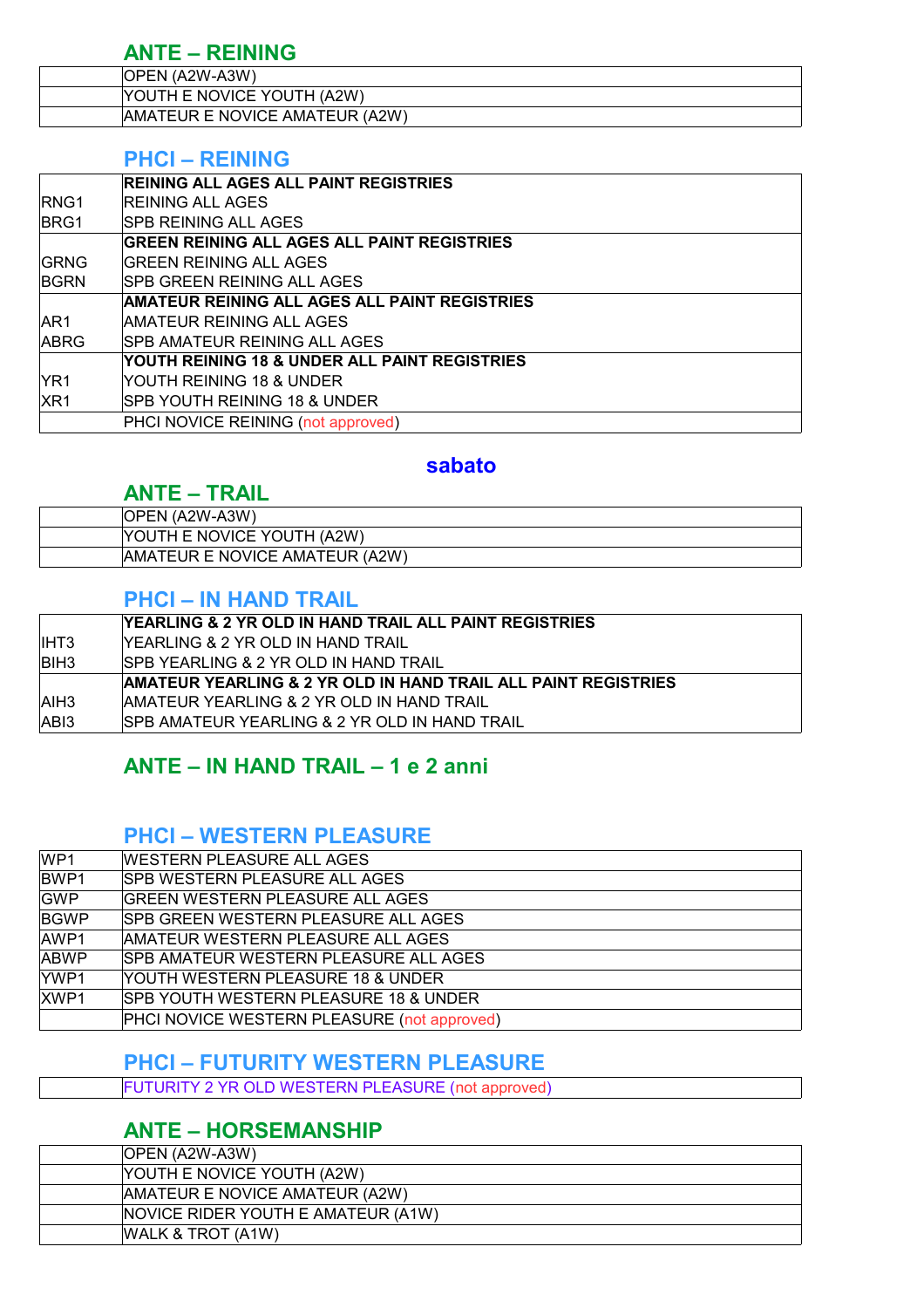#### **PHCI – HORSEMANSHIP**

|                 | <b>AMATEUR WESTERN HORSEMANSHIP ALL AGES ALL PAINT REGISTRIES</b> |
|-----------------|-------------------------------------------------------------------|
| <b>AH1</b>      | AMATEUR WESTERN HORSEMANSHIP ALL AGES                             |
| ABHM            | <b>ISPB AMATEUR WESTERN HORSEMANSHIP ALL AGES</b>                 |
|                 | YOUTH WESTERN HORSEMANSHIP 18 & UNDER ALL PAINT REGISTRIES        |
| YH <sub>1</sub> | YOUTH WESTERN HORSEMANSHIP 18 & UNDER                             |
| XH <sub>1</sub> | <b>ISPB YOUTH WESTERN HORSEMANSHIP 18 &amp; UNDER</b>             |
|                 | PHCI NOVICE WESTERN HORSEMANSHIP (not approved)                   |

#### **PHCI – FUTURITY WESTERN PLEASURE**

FUTURITY 3 YR OLD WESTERN PLEASURE (not approved)

PHCI – LEAD LINE (3-8 yr old) (not approved)

# **domenica**

### **PHCI – TRAIL**

|                 | TRAIL ALL AGES ALL PAINT REGISTRIES              |
|-----------------|--------------------------------------------------|
| TRL 1           | TRAIL ALL AGES                                   |
| BT <sub>1</sub> | <b>ISPB TRAIL ALL AGES</b>                       |
|                 | <b>GREEN TRAIL ALL AGES ALL PAINT REGISTRIES</b> |
| <b>GTR</b>      | <b>GREEN TRAIL ALL AGES</b>                      |
| BGTR            | <b>SPB GREEN TRAIL ALL AGES</b>                  |
|                 | AMATEUR TRAIL ALL AGES ALL PAINT REGISTRIES      |
| AT1             | AMATEUR TRAIL ALL AGES                           |
| ABT             | ISPB AMATEUR TRAIL ALL AGES                      |
|                 | YOUTH TRAIL 18 & UNDER ALL PAINT REGISTRIES      |
| YT1             | YOUTH TRAIL 18 & UNDER                           |
| XT1             | ISPB YOUTH TRAIL 18 & UNDER                      |
|                 | PHCI NOVICE TRAIL (not approved)                 |
|                 |                                                  |

## **ANTE – TRAIL**

| 1W.<br>∕ا⊢<br>IN(<br>IΑ<br>v<br>™⊢<br>Ħ<br>ж<br>AMA<br>- - -<br>-<br>-<br>11 V 17 |
|-----------------------------------------------------------------------------------|
| W.<br>w<br>x.<br>.                                                                |

#### **PHCI – FUTURITY TRAIL**

| <b>FUTURITY 3 YR OLD TRAIL (not approved)</b> |
|-----------------------------------------------|
| <b>FUTURITY 4 YR OLD TRAIL (not approved)</b> |

# **ANTE – WESTERN PLEASURE**

| <b>OPEN (A2W-A3W)</b>                     |
|-------------------------------------------|
| YOUTH E NOVICE YOUTH (A2W)                |
| AMATEUR E NOVICE AMATEUR (A2W)            |
| <b>NOVICE RIDER YOUTH E AMATEUR (A1W)</b> |
| WALK & TROT (A1W)                         |

## **ANTE – RANCH RIDING**

| .1W<br>1Δ<br>JR<br>AMA<br>N<br>$H + H$<br>ு ⊶ப<br>н<br>JVIC.<br>YOL. |
|----------------------------------------------------------------------|
| ۱W<br>W<br>Z<br>X.<br>¬∟<br>$\check{\phantom{a}}$                    |